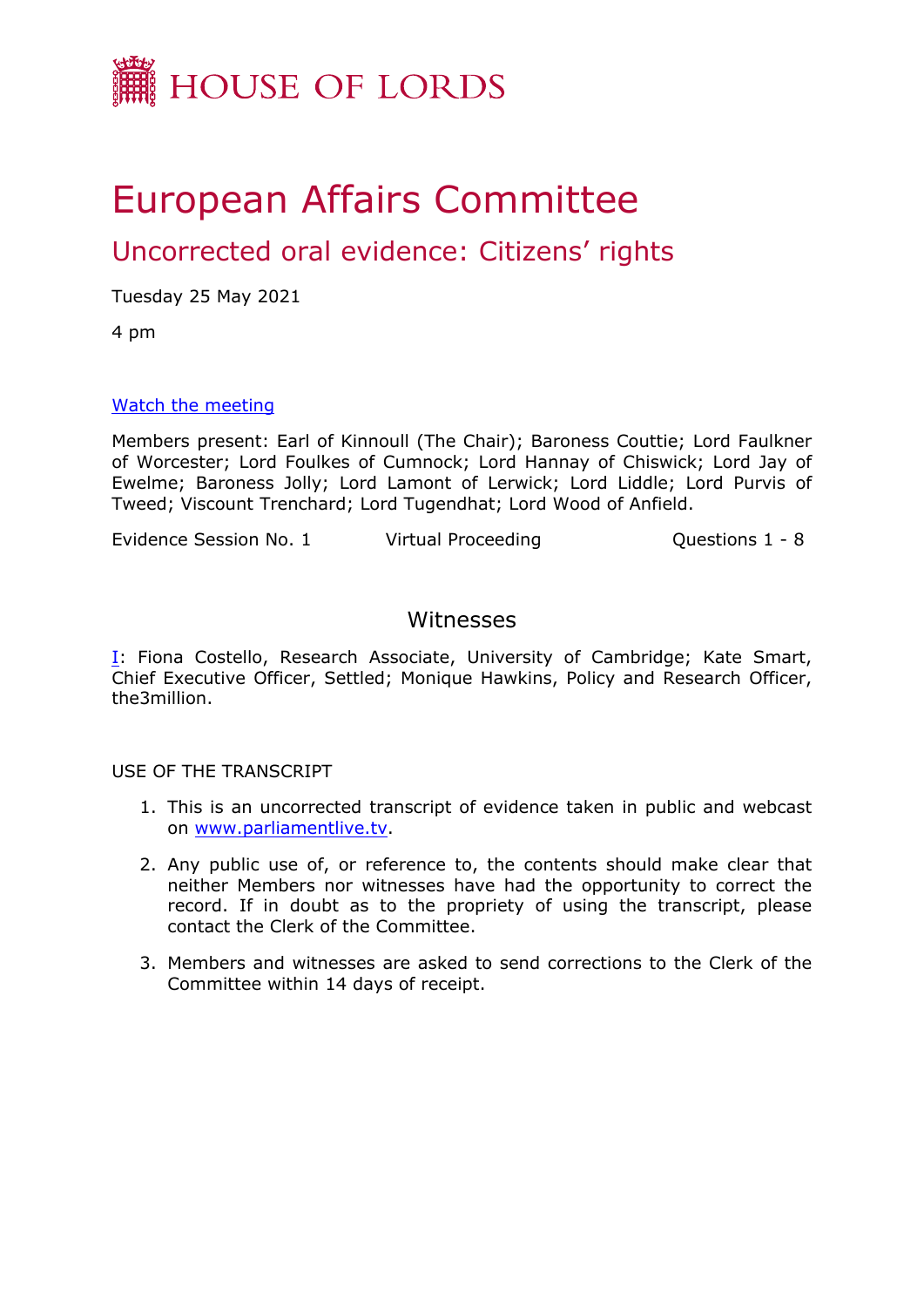### <span id="page-1-0"></span>Examination of witnesses

Fiona Costello, Kate Smart and Monique Hawkins.

Q1 **The Chair:** Welcome to the virtual House of Lords, to the European Affairs Committee and to this public evidence session. Thank you very much, Fiona Costello, Monique Hawkins and Kate Smart for coming along today. A transcript will be taken and sent on to you. I would be grateful if you could check it and notify us of any corrections that are needed.

We have only an hour for this panel, so I would be very grateful if both questions and answers were succinct so that we can get through the wide-ranging list of questions that we want to pose to you. In each question area, a lead member of the committee will ask a question, and there may be one or two supplementals that come after that, depending on the length of your answers. I will then move us on to the next question area by calling another Member.

Perhaps you could introduce yourselves briefly when you speak for the first time. While we know exactly who you are, the wider audience will not.

Accordingly, I will start things off by asking you, in a general and succinct way, to give us your overall impression of the UK's EU Settlement Scheme and its implementation to date.

*Fiona Costello:* Thank you, Chair, for the opportunity to speak before the committee today. I work at the University of Cambridge on something called the EU Migrant Worker Project, which is funded through a UK in a Changing Europe programme. UK in a Changing Europe is a non-partisan think tank that works on all Brexit-related matters. I also work for a charity in Norfolk that supports migrant communities, including EU nationals who are undertaking applications to the EUSS scheme, so I come here today with two hats on: both academic and as somebody working with a charity supporting people directly.

On the implementation of the scheme to date, the numbers of applications to date are a tribute to the success of the scheme so far. To roll out a digital automated scheme to this scale in the timeframe that has been available is extraordinary. To have a resolution centre that people can call and to have an ethos of granting status, rather than not granting status, has been very much welcomed by front-line advice agencies we have spoken to.

It is important not to let the big numbers overshadow those for whom the scheme and its implementation have not worked. That includes those who are digitally excluded, those who lack evidential paperwork, those who may, so far, have found it difficult to prove their residency and who may not have a passport or ID and have been unable to get one, and those who are simply unaware of the scheme. Broadly, the implementation of the scheme has certainly been a success for many people, but it is important not to let that overshadow those for whom it may not have worked.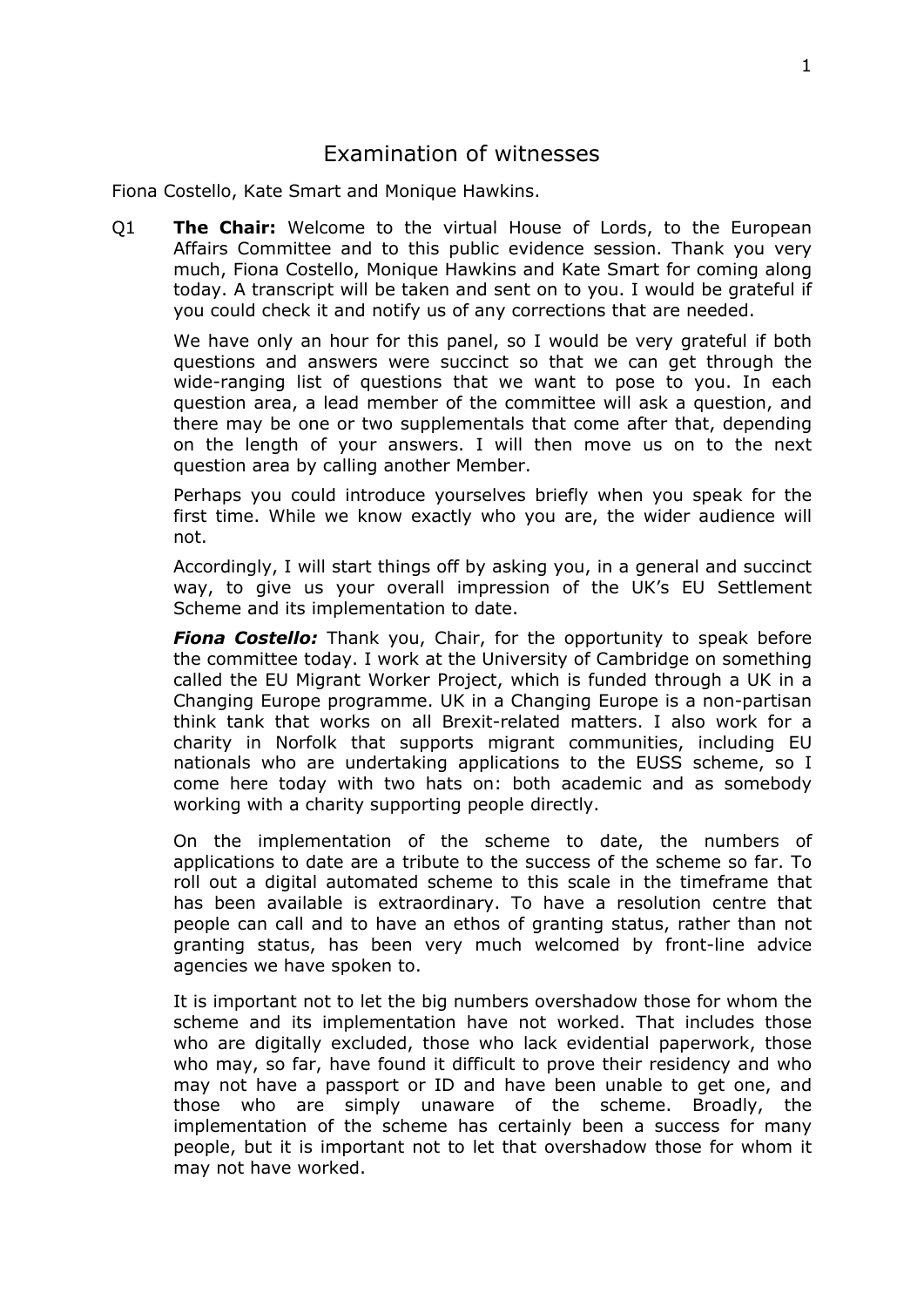**The Chair:** Thank you very much for that upbeat beginning. We will dig into a number of the areas that you have mentioned during the course of the session, so I will not go there at the moment. I ask Monique Hawkins to take up the running.

*Monique Hawkins:* Good afternoon, Chair, and thank you, likewise, for inviting me. I am the policy and research officer at the3million, which is the largest campaign organisation representing EU citizens in the UK.

I mostly echo exactly what Fiona said, and I am sure we will go into some of the issues later. I would like to add a couple of concerns about some lack of transparency and monitoring, especially around equality characteristics. Specifically on data sharing, a lot of people are worried about their biometric data being shared widely and having no choice about that.

More fundamentally, although I echo Fiona's point that the scheme and the numbers are very successful, we are concerned that the EU Settlement Scheme has a fundamental design flaw at its heart. Under Article 18.1, the Withdrawal Agreement specifies that for each country choosing a constitutive system, "the purpose of the application procedure shall be to verify whether the applicant is entitled to the residence rights set out in this Title". Fundamentally, the EUSS does not actually do that. Some people who get settled status are covered by the Withdrawal Agreement; others are not. Likewise, there are people who are covered by the Withdrawal Agreement who are not able to get proof of being in scope. There is a bit of a mismatch at the heart of it.

Having said all that, as a way of granting domestic status in the UK, the numbers are impressive. I am sure we will go into the issues some more.

**The Chair:** We certainly will. Thank you for raising those issues; I know my colleagues will take up the running. Could I go to Kate Smart?

*Kate Smart:* Hello, and thank you from me, too, for the invitation. I am the chief executive of Settled, which is a new charity set up in 2019 to help Europeans living in the UK to continue their lives here. It provides multilingual information, advice and support services, mainly run by volunteers who are Europeans themselves. To give you a sense of the scale, over the past 12 months we helped more than 10,000 people directly, and we reached about 250,000 people through information.

From our perspective, we have to start off with the policy. Most Europeans would have much preferred a system that conferred an automatic right to remain so that they did not have to make an application, and they would have preferred to have a physical document at the end of that process to prove it.

That said, like the others, I would say that the Home Office has done a remarkable job in the circumstances, helping millions of people through the system, but I stress that there is so much more work to be done. We know that lots of people have not applied yet, and we know that there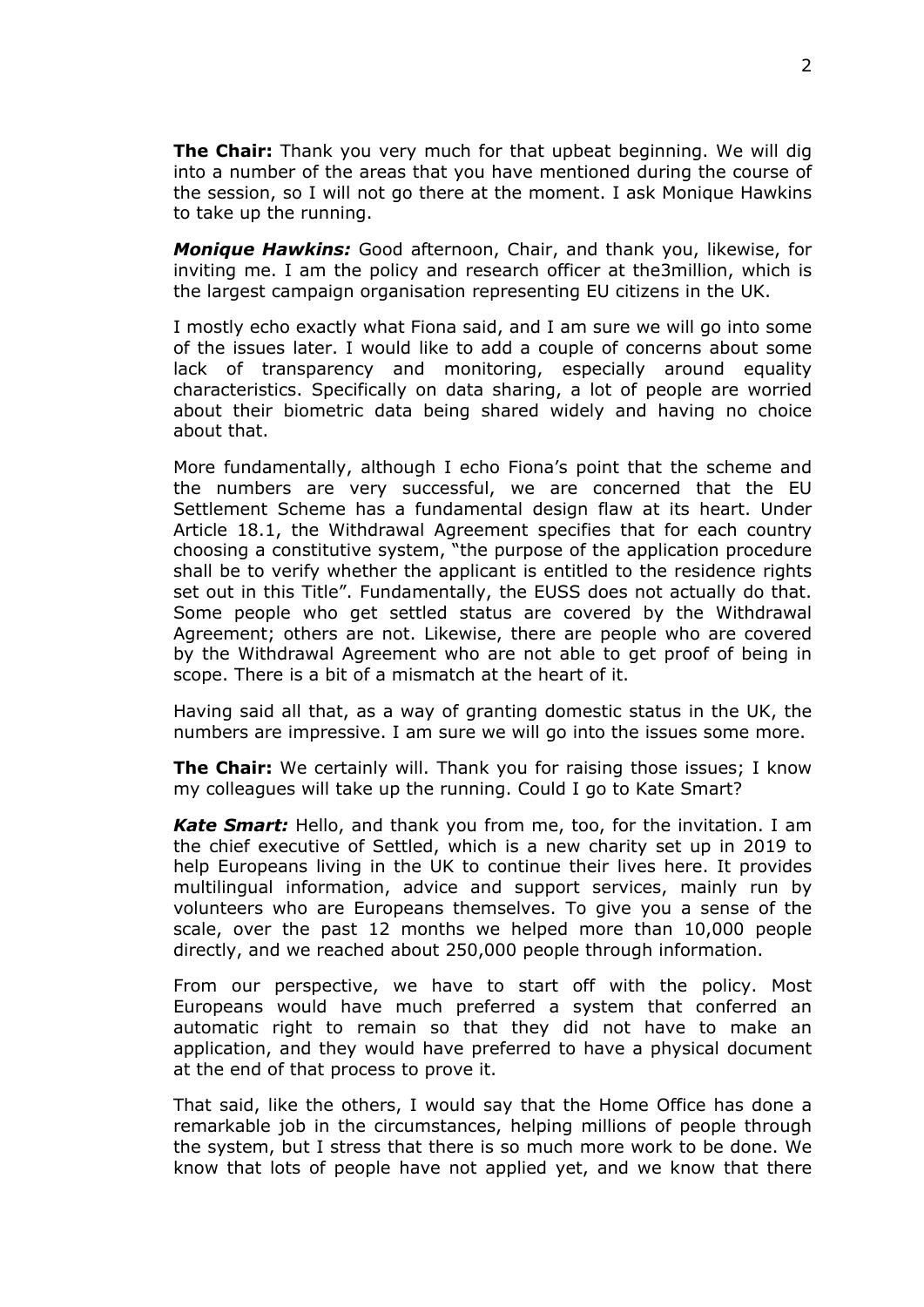will be problems coming down the line, whether they have their status or not.

**The Chair:** Thank you very much indeed. We are certainly going to come on to questions on physical proof later in the session.

That was a very good way to start. I now hand over to my colleague, Lord Liddle.

Q2 **Lord Liddle:** That was very encouraging. It is very unusual to hear the Home Office being praised in such a way. Well done, the Home Office.

I should like to focus on where you think the problems might be, accepting that the generality of the situation is very positive. There are two questions in my mind. First, is there a sort of potential Windrushtype problem for people who have been in the country a long time? When they came to the country, there was no real requirement for them to do very much, and they simply may not realise that they have to apply. How would one go about testing and trying to measure whether that is a real problem or not?

Secondly, there are vulnerable people who have problems, for one reason or another, with accessing the digital system. The Home Office has offered quite a lot of help to organisations with that. Are you satisfied that it is sufficient?

**The Chair:** Do you want to direct that question at one of the panel?

**Lord Liddle:** I am sorry. Why not do it in the same order as for the openers?

*Fiona Costello:* Going back to the question about long-term residents and the potential for a Windrush 2 type of situation, there are a large number of long-term residents living in the UK. The estimated number is about 140,000, but it is an estimated number, and we do not know how many people need to make an application to the scheme. It is very difficult to make an estimation. On the general estimated population figures of between 3.6 million and 5 million, there have been 5 million applications to date, and even if 1% of people do not apply to the scheme, that would be 30,000 to 50,000 people. Certainly, that would be a very significant group of people without status.

There are long-term residents who may have arrived a long time ago and do not know that they need to apply or that the scheme applies to them. Just after the referendum, there was a 400% increase in applications to the EEA permanent residence scheme, and that tripled the year after, with up to 150,000 people applying for EEA permanent residence. They may not realise that that permanent residency is now defunct and that they need to reapply under the EU Settlement Scheme. There is a real risk that a number of different groups may not realise that they need to make an application under the scheme.

There has been support for vulnerable people making the application; as you said, there are grant-funded organisations, and there has been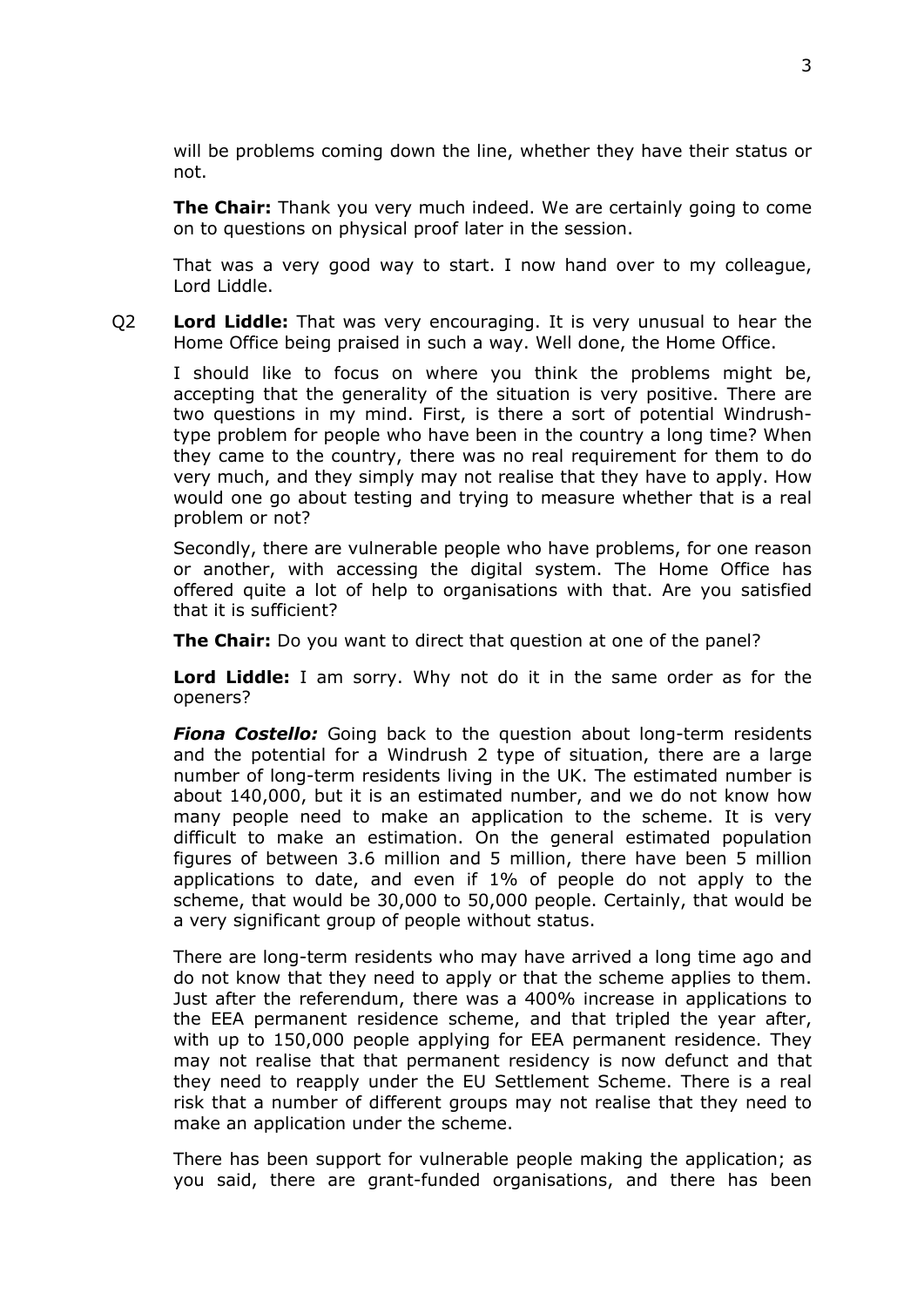support in communities to help people make applications. Of course, that has all been impacted by Covid. If your barrier to making an application to EUSS is your digital skills, you will struggle to access in communities support that went remote and digital. In Great Yarmouth, where I do a lot of my work, there is a local library that has a suite of community computers that are the main source of access to the internet for some people. That being closed for a big chunk of last year will have impacted on people's ability to make applications to the scheme.

**Lord Liddle:** Monique, do you have anything to add?

*Monique Hawkins:* Yes. As Fiona said, by definition, we cannot know what the numbers are, but we can look at other schemes that needed a large number of people to apply. For example, when television went from analogue to digital, there was an extremely successful campaign, and 97% of people made the switchover in time. If this is as successful, 3% would still represent more than 150,000 people at the moment.

As for Windrush-type consequences for somebody who misses the deadline, the Home Office has indicated that it will take a relatively generous approach to allowing them to make a late application. However, until they make the application and the application is granted, which could be months down the line, they do not have the right to rent or the right to work. They could incur NHS charges between 1 July and when they put in their application. We are quite concerned about those areas, and we think that the Government could make relatively easy wins with legislative changes there.

You asked about digital. We have to make a distinction between the digital application process, which has been helpful, and has been a once or twice-time thing, and proving your rights on an ongoing basis, which, because it is a digital status, is highly problematic for a lot of people. There is a big difference between having rights on paper and actually being able to prove, use and access those rights in your day-to-day life. I presume we will be talking about digital status in more detail later.

**Lord Liddle:** Yes. Kate, do you have anything to add?

*Kate Smart:* I agree with everything that has been said. Your question was about how we get an indication of whether there has been an issue. At Settled, we are getting lots of emails and phone calls from people saying, "I'm really sorry to bother you, because I don't think this applies to me, but somebody said I ought to check". To me, that is a good indication of exactly what you are saying: people think that it does not apply to them because, first, if they have been here for a very long time, they think that, by length of time in the UK, family roots and so on, it is probably not for them; and, secondly, if they have a permanent resident's card, it is just that—a permanent resident's card.

The danger is that they may have been hearing the messages about the EU Settlement Scheme, and it is kind of going over their heads. It is not that they are not hearing it; they are hearing it and thinking, "Oh, but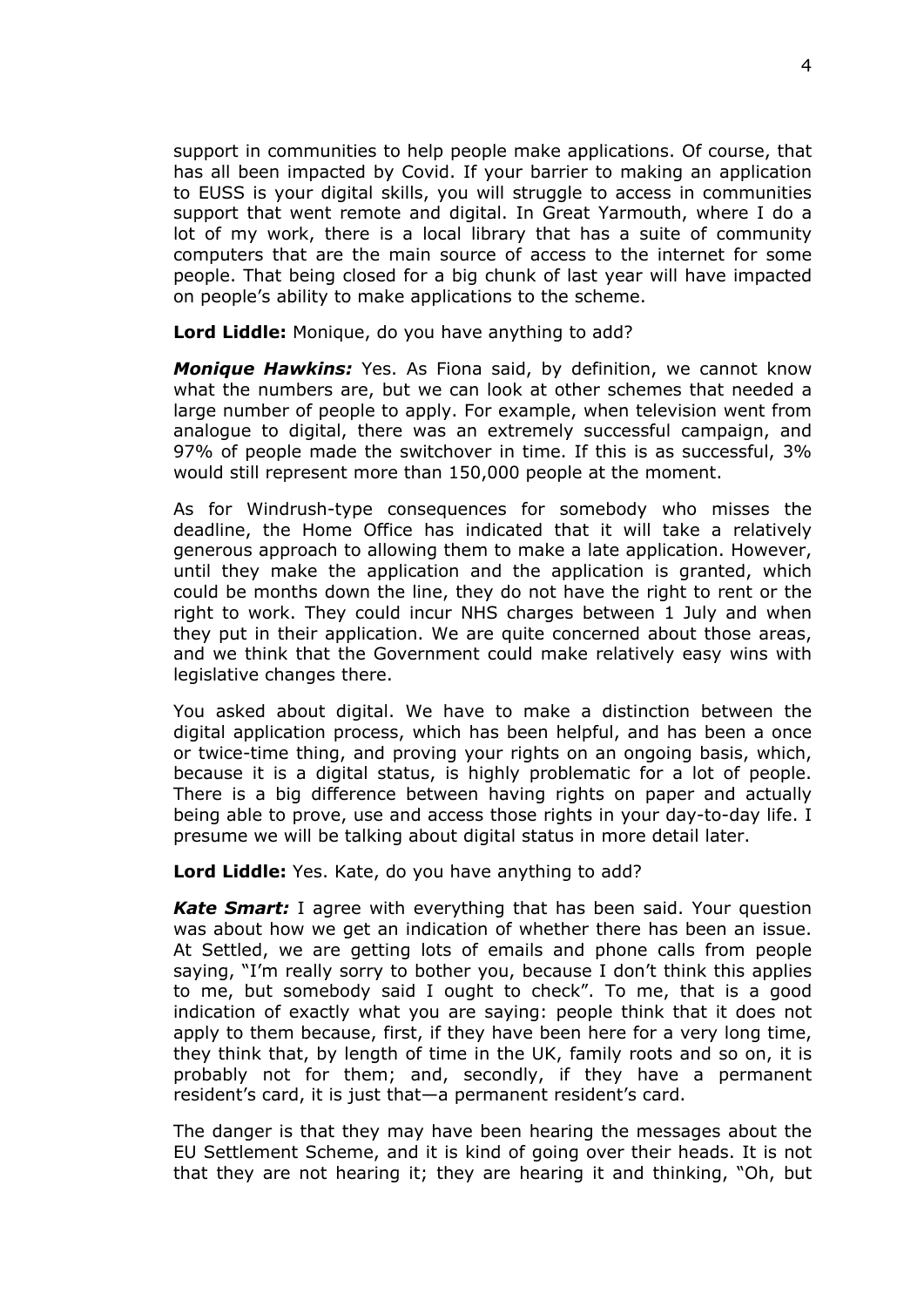I'm fine. That's not for me". From what we are seeing at Settled, I think there are a lot of people in that boat.

**Lord Liddle:** Is there any evidence that Covid has put up barriers to people applying? You do not all have to answer, but does anyone have any impressions about that?

*Monique Hawkins:* There is the lack of face to face that Fiona mentioned. Also, there is a specific problem that, in order to apply using the app, you need valid ID. There has been a real problem with being able to get appointments with consulates and embassies to renew passports or to get passports for children who have to make an application. It is possible to make an application without valid ID, but you have to do it by a paper application, and the paper applications are very difficult to get. You have to persuade the resolution centre that you are entitled to a paper application, and the people there will quite often say no; if you do persuade them, there is then a delay in getting those out to you.

**Lord Liddle:** Thanks. That is very positive.

**The Chair:** I regret that we have to move on. It is an interesting area, but we have to move to the next question.

Q3 **Lord Faulkner of Worcester:** This is in fact a continuation of the same area: it is about the physical versus the virtual document. I think all of you have given evidence to say that it is important to have a physical document but that, so far, you have not had any success in persuading the Home Office that it is going to happen.

This is really for Monique and Kate, I think. Can you, in a couple of sentences, say why you think a physical document is important? What experience have you had when you have been putting the case for that?

*Monique Hawkins:* I want to explain that there are differences between a digital document and this thing. Your boarding pass to get on a flight is a digital document, but you can print it out as well, whereas this is more like a process. Imagine a locked box inside a room in the Home Office. First, you have to find your way to that room. Secondly, you have to be let into the room. Thirdly, you need a key to get into the box. Then, the key needs to work. All those things relate to the complicated steps you need to access digital status. The key is in the form of needing to have the phone number or email address with which the application was originally made. Sometimes, for people who are not digitally literate, an organisation will do that for you, or a friend may have done it for you.

People who do not have smartphones or computers struggle even to get to the process. We have seen a lot of cases where somebody has been able to see their status in the past and they try again, but it is not there, or their photograph has been removed from it, or it suddenly says, "We cannot find your records". We are getting absolutely inundated now with reports of people struggling to get their status and being incredibly anxious about it. Yesterday, the service was down for more than an hour;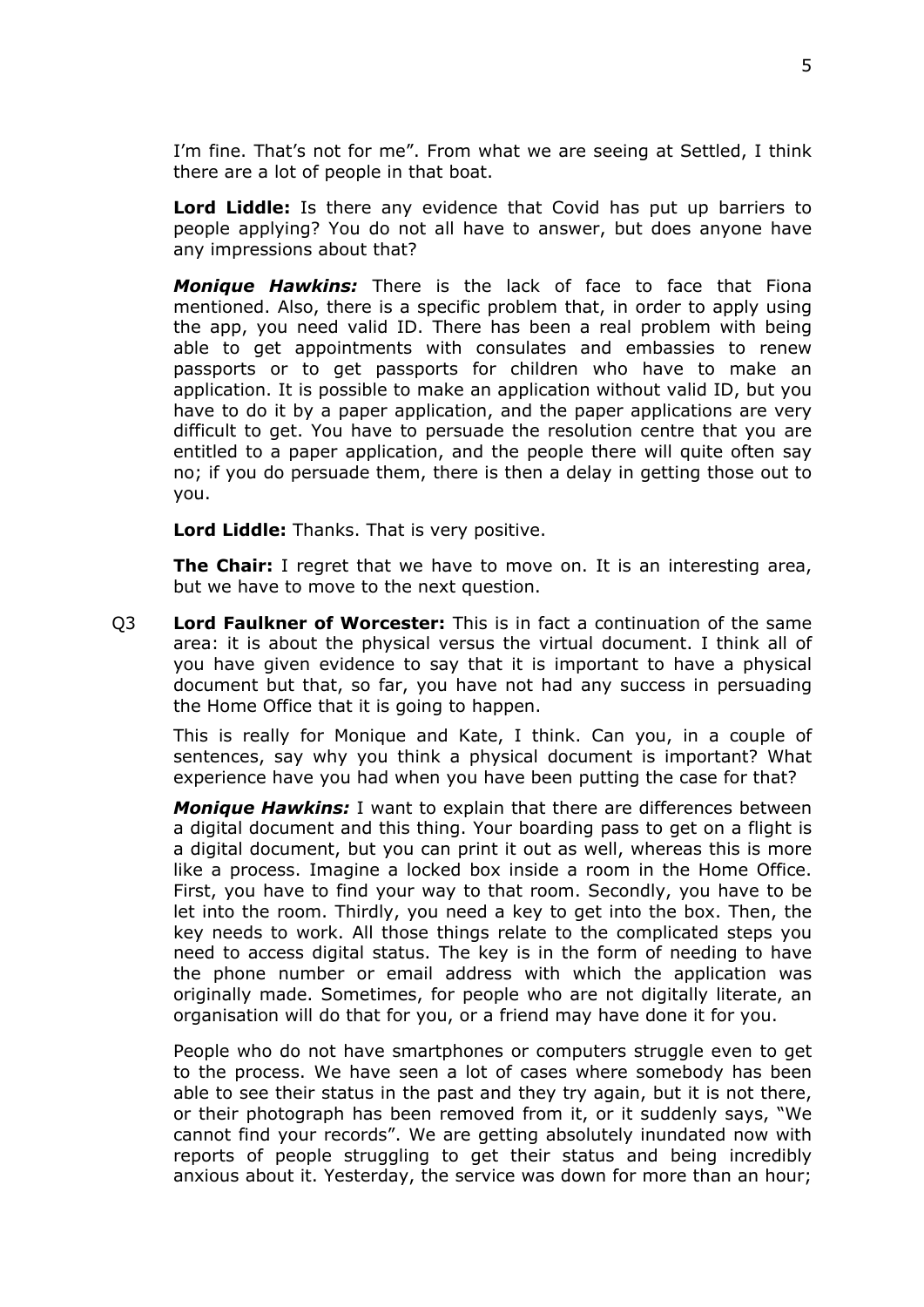we have been told by the Home Office that it was down for over an hour. To say that it is there 24/7 is not true. People need it for a sense of security.

I am sorry. That was a bit more than a couple of sentences.

**Lord Faulkner of Worcester:** No, it is all very helpful and, I think, deeply worrying. Do you have to be a conspiracy theorist to believe that this is actually a form of immigration control or population control disguised as something rather different?

*Monique Hawkins:* We have concerns about the fact that every time you access the data, it is logged by the Home Office, so there is a real privacy and data-sharing issue as well. I do not think it is correct that, if you potentially want to rent a property or go for a job interview, every interaction should be logged by the state. We have a lot of concerns about that.

If I may take a moment, we think that there is an alternative that should at least be considered and discussed. If you consider vaccine passports, for example, regardless of what you think about such passports, the technology involved in that involves a document with a secure QR code that is on your phone, but you can also print it. People who struggle with technology can have a paper version. It would be very easy to use that kind of technology to provide cheap plastic cards for people, just like a National Trust card or something. It does not have to be the full biometric residence card that the Home Office is not keen on issuing because of its expense. It would be a cheap and secure alternative.

**Lord Faulkner of Worcester:** What did the Home Office say when you suggested that? It seems to be so obviously sensible.

*Monique Hawkins:* I got a letter back saying that it was not reasonable to compare a pandemic with an immigration system.

**Lord Faulkner of Worcester:** But did it explain why we are moving over to digital, apparently by default?

*Monique Hawkins:* No. I understand that the Home Office wants to move to digital by default, but other organisations across the Government, such as the Government Digital Service and the Central Digital and Data Office, make statements saying that digital by default should not mean 100% digital, and that digital by default should not mean digital by exclusion, whereas, in our view, this implementation really is digital by exclusion.

**Lord Faulkner of Worcester:** You have given us a bit of an example of how one could get round this. Are there any other ways in which we could do it that would cause less aggravation and grief for the applicants?

*Monique Hawkins:* To me, this seems like an obvious one to explore. There are already discussions about how to make vaccine passports interoperable at international level. This would tick that box, too. The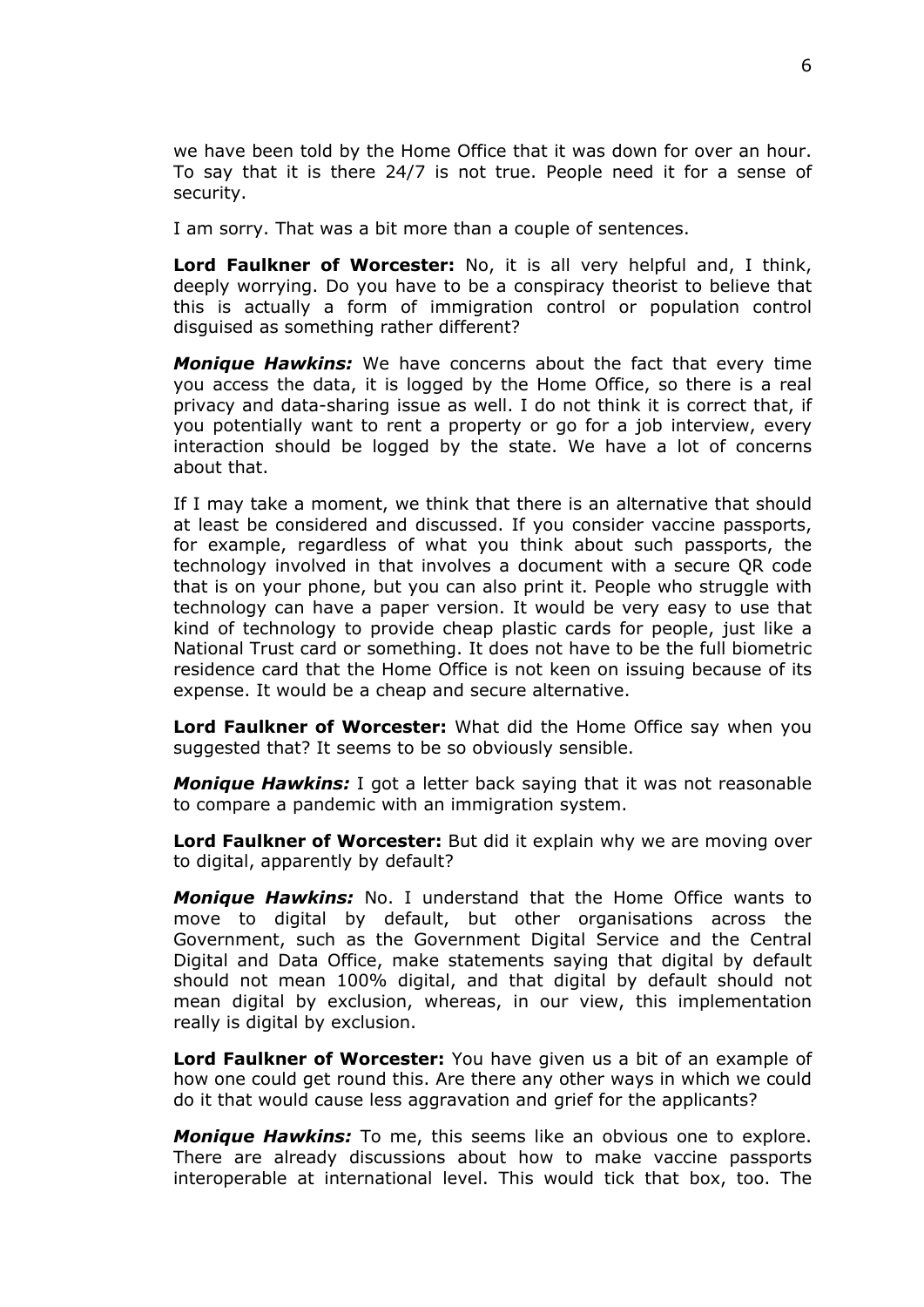Home Office has already signalled that, within the next few years, airline carriers will have to check people's immigration status abroad before allowing them to board planes. Using this kind of technology would slot into that very well. It needs to be something that is secure and not too expensive, and this seems to fit the bill.

**Lord Faulkner of Worcester:** Kate, presumably from the standpoint of Settled, you are with Monique all the way on this.

*Kate Smart:* Yes, absolutely. The point I want to make is that proving your status is a two-way street. If you have a physical document, it is fairly straightforward: one person shows it and the other person accepts it. There are problems both ways with this system, as Monique said. It is very complicated. It is not as simple as tapping in a number, and then something comes up on a screen and you show it to somebody; there is a multiple-stage process to prove it. There is no doubt that people will struggle to access what they need to access. The problem is also that it will undoubtedly look suspicious to the person on the receiving end. There will be people who do not accept that it really is a form of valid status.

You asked about mitigations. One thing that could be done would be to have some sort of mass information programme to inform all the authorities, landlords, employers and the general public that this is the case. It will sound strange to people when they hear that Europeans will not be carrying a physical document to prove their status. We need to overcome that, at least with a communication strategy, even if we do not have the physical documents, which would be the obvious thing to do.

**Lord Faulkner of Worcester:** Do you take the view that this is potentially another Windrush scandal in the making?

*Kate Smart:* There are going to be massive problems for years to come with various aspects of this scheme; there is no doubt about that. In order to avoid that, apart from some sort of mass public information strategy that means everybody is aware of the situation Europeans are in, there need to be helplines, resolution centres and voluntary sector advice services in place for years as these situations start to unfold, in order to avoid the sorts of circumstances you describe.

**The Chair:** That is a very good point at which, I regret, we have to leap into another area of problems.

Q4 **Lord Jay of Ewelme:** I want to ask about the implications of the 30 June deadline for applying for settled status. My concern is that, by 30 June, an awful lot of people will have applied but will not have had an answer, and they are likely to be a bit worried about that. Is that the sort of problem that you are hearing about in your different organisations? Is it something that worries you, or is it something that you think can be fairly satisfactorily handled?

*Fiona Costello:* Yes, there is a significant backlog at the moment; I think it is about 320,000 people currently. There has been an increase in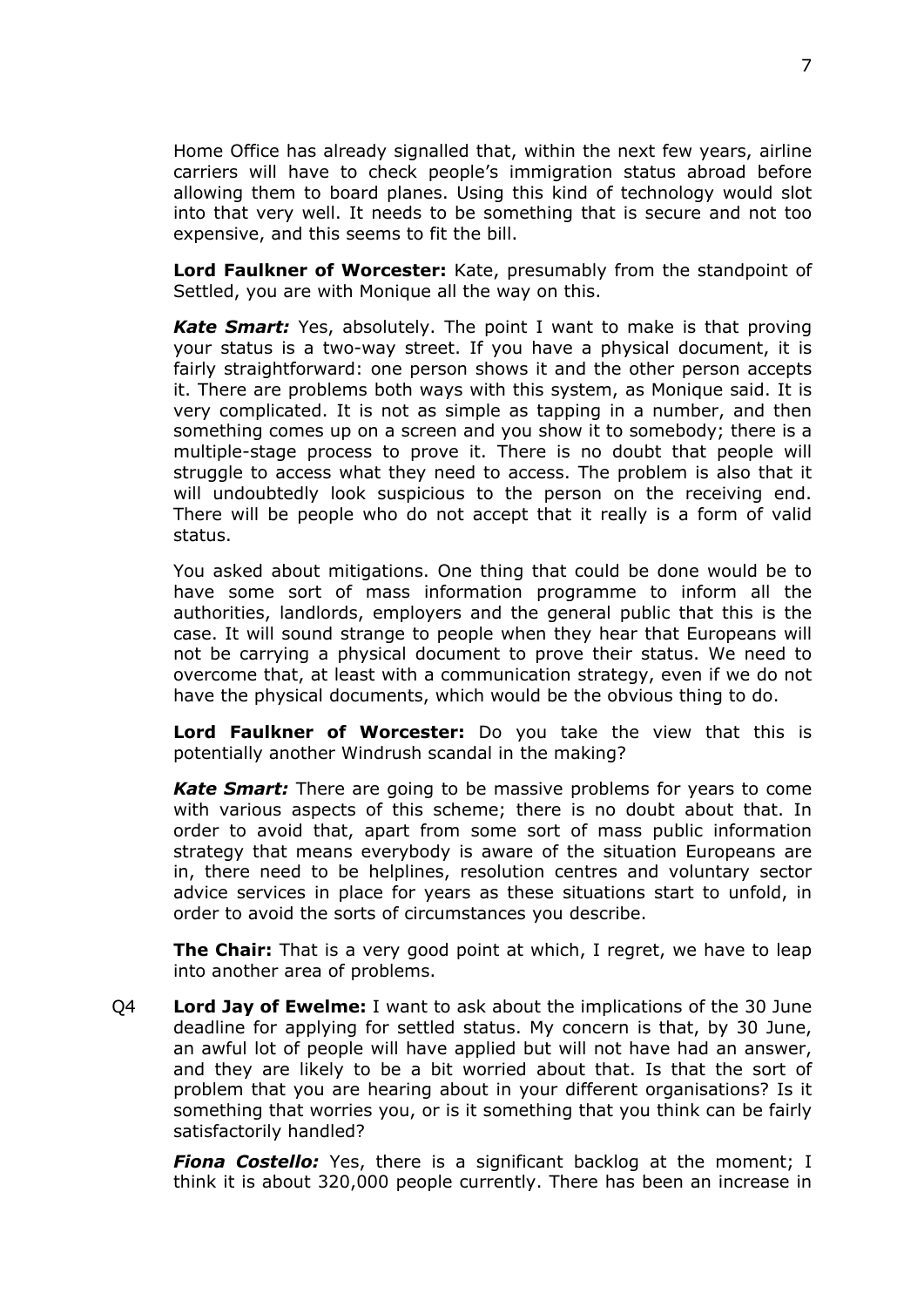applications, coming up to the deadline, as was kind of expected when people heard the communication around it, or they may have been putting off an application and suddenly realised that they needed to apply quickly. I think that is a serious concern.

People who applied before the deadline but are awaiting a decision will receive something called a certificate of application, which is proof that they have applied, although it is not proof that they have status. If a person was about to start a new job or move to a new house, an employer or landlord might be nervous about accepting their certificate of application and might err on the side of caution not to, because it is not proof of status.

The other worrying aspect is for people who are applying via the paper application route. This is normally non-EU family members who are derivative rights holders or, now, people who do not have their ID or passport and need to make a paper application. In order to make a paper application, you need to phone to request it, wait for it to arrive, submit your application and then wait for a certificate of application. That group of people will be stuck in limbo even longer than people who have made their application and received their certificate of application.

**Lord Jay of Ewelme:** What is the certificate of application? Is it a paper document, or is it something inside a magic box somewhere that you have to access? What is it, and what comes with it? Does any kind of indication come with it to show that the person has applied? Is there any reassuring commentary from the Government on it?

*Fiona Costello:* It is proof that you have made an application, but I will let Monique or Kate take that forward.

**Lord Jay of Ewelme:** Monique, you referred to it earlier. What do you think about it all?

*Monique Hawkins:* When you put in an application via the app, usually, but not always, you get an email back fairly quickly, with a pdf attached that gives you a unique reference number and says, "This is your certificate of application". Many people get that certificate quickly.

**Lord Jay of Ewelme:** Can you print that out?

*Monique Hawkins:* You can, but it has no value in itself. It is not a proof of anything. If an employer wanted to use it, they would have to call or contact the employer checking service, and a landlord would have to contact the landlord checking service. They would give a reply within, I believe, five working days. It is not straightforward. You certainly cannot wave it in front of somebody and then access rights; you have rights on paper, but in practice it is really difficult.

If you use the app as a non-EU family member, you often need to make a biometrics appointment, and you would not get the certificate of application until after that biometrics appointment. Even some EU citizens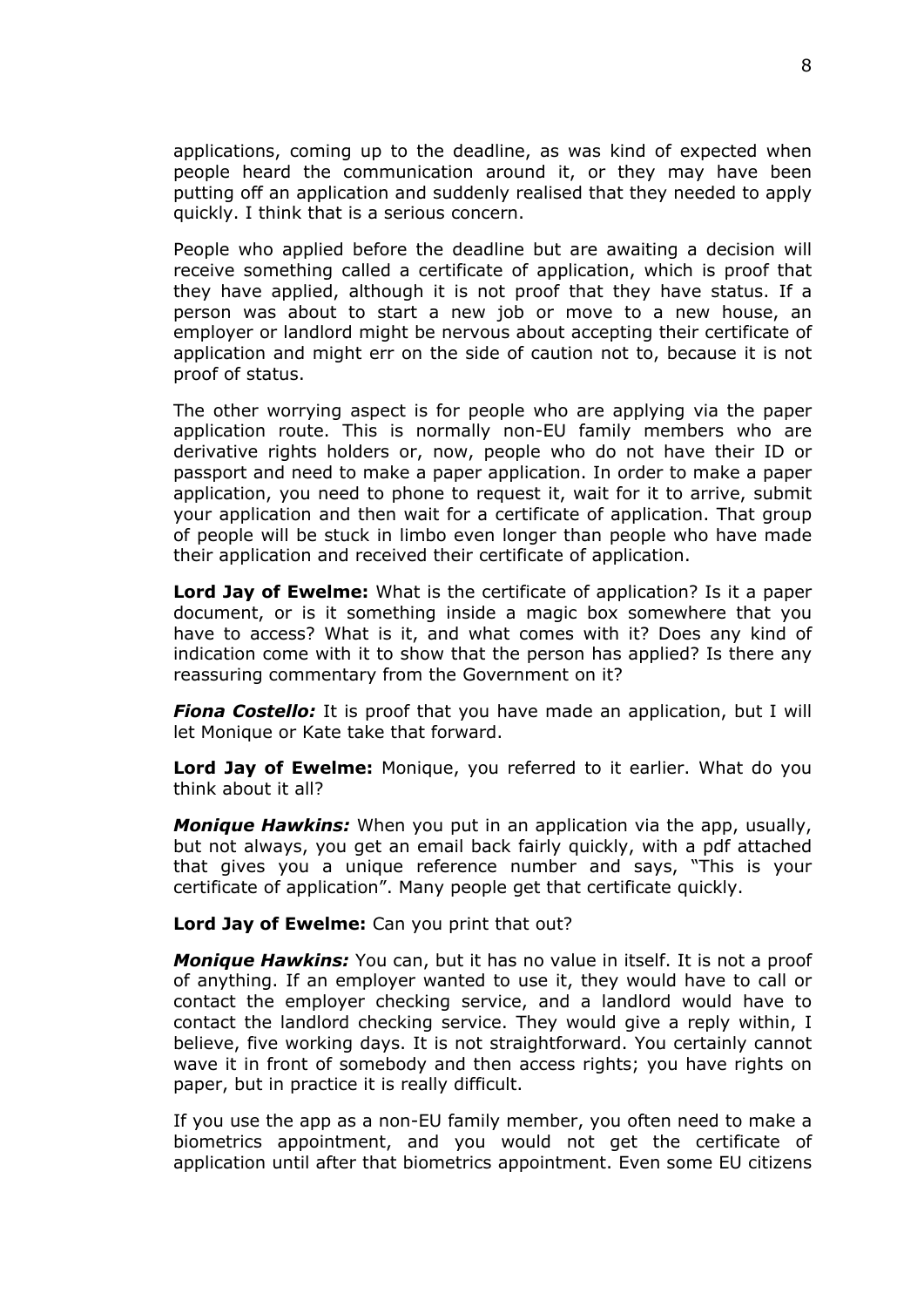using the app are asked further questions about their ID document. Again, there can be a delay.

We are now, I think, 34 days away from the deadline. The closer we get, the more vital the certificate of application delay will be. If somebody presses "Submit" on 30 June but does not get their certificate of application until a week later or longer, we do not actually know what their rights are. I have written to the Home Office about that, and I am awaiting its reply.

**Lord Jay of Ewelme:** Are people getting worried about it?

*Monique Hawkins:* Yes. A lot of people write to us and ask, "What on earth is going to happen? I am already struggling to persuade my bank to give me a mortgage. I am struggling about accepting this job".

The other thing to remember is that this is just the first deadline of very many individual deadlines. The same thing will happen for people who have pre-settled status but have to apply for settled status. Those are millions of individual deadlines.

**Lord Jay of Ewelme:** Thank you. That is very helpful. Is there anything you want to add, Kate?

*Kate Smart:* No, I think it is covered, thanks.

Q5 **Baroness Jolly:** Last week, the Cabinet Office Minister, Lord Frost, came to talk to us. He said that there were no plans to extend the deadline of 30 June, but that the Government would take an "extremely understanding" approach to late applications. Do you find the Minister's words reassuring?

This is for Monique, and there is another one for Kate. Monique, would a formal extension to the deadline be a preferable outcome? If so, what would be a sensible amount of time to extend it by?

*Monique Hawkins:* Let me say, first, that I understand that having a deadline is, in itself, a good thing, because you need a deadline to encourage people to take the step to make the application. If we extend the deadline, that is just kicking the same problems down the road, in a sense, because you will never ever get 100%, so it is really important that you put in place the legislative protection I was referring to earlier: someone who makes a late application, regardless of what the deadline is, should get their rights from the point at which they realise they need to make the application. They should also have an intervening period of unlawfulness later made lawful. That protection needs to be there.

Having said all that, in the unique circumstances of Covid, with all the issues with the lack of face-to-face time that there has been and the inability to get ID documents, I certainly think that an extension would be extremely sensible. The Withdrawal Agreement allows for a one-year extension. Quite a few countries in the EU have extended, some to September. I am sure that one of my colleagues at British in Europe will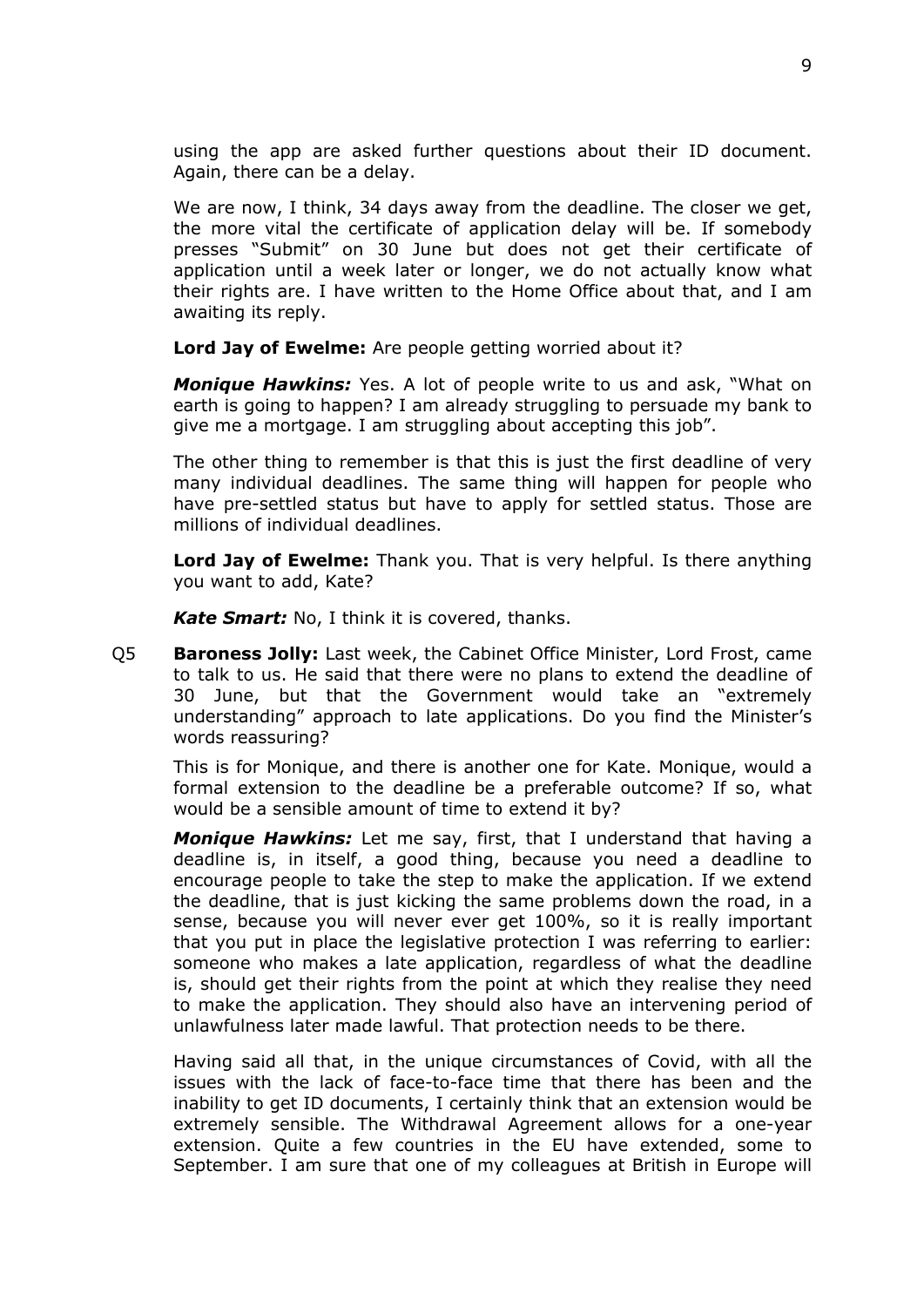give the committee more details on that later; I do not have the date in front of me. Personally, I think a six-month to one-year extension would be sensible, given that we have just had a 15-month period of Covid. That does not take away from the fact that those protective measures need to be there regardless.

**Baroness Jolly:** Kate, would a formal extension to the deadline be a preferable outcome? If so, do you go along with six months, or would you like to go for something else?

*Kate Smart:* Yes; extending the deadline would be a very good thing, and it is justifiable, because of Covid. We can pluck numbers or time periods out of the air, but 12 months would be good. As Monique said, if you have a 12-month extension, there will still be some people who miss that deadline for some of the reasons that we are already dealing with. It would give us a greater chance of mopping up some of those cases in the meantime, but there will still be some of those, and there will need to be a safety net for people.

One of the things that concerns us about the approach to late applications at the moment is that it is all very well for the Home Office to say that it is taking a sympathetic approach, but unless that is translated across other government departments people will still fall into difficulty. It needs to be joined up. We need to know that, if somebody is justified in having a late application, that will also be understood by the DWP, the department of health and so on, so that they can still access the rights that they need.

**Baroness Jolly:** I want to tease a bit more out of both of you on that. Does the Home Office's approach to "reasonable grounds" late applications after the 30 June deadline fully take account of the difficulties faced by vulnerable people?

*Monique Hawkins:* No, it does not. It allows people to make a late application. Imagine, for example, that somebody realises in September that they need to make a late application. The Home Office has indicated that it will be generous in accepting a late application. That person will put in their application in September, and they may get status granted the following January, say. In the period between 1 July and September, if, for instance, they have been charged by the NHS for some operation, as happened to Albert Thompson, also known as Sylvester Marshall, of the Windrush generation, they would incur an NHS debt, which will not be wiped away; they will be liable for that, regardless.

From September, when they put in the application, the NHS says that, from that point onwards, they will not be chargeable until they get status granted. The NHS is being more generous, whereas you do not have the right to work, you do not have the right to rent and you do not have access to benefits until you get your status in January. When you get your status in January, that period of unlawfulness between July and September will remain. There are some other cases, however. The Department for Education, for example, has said that the period of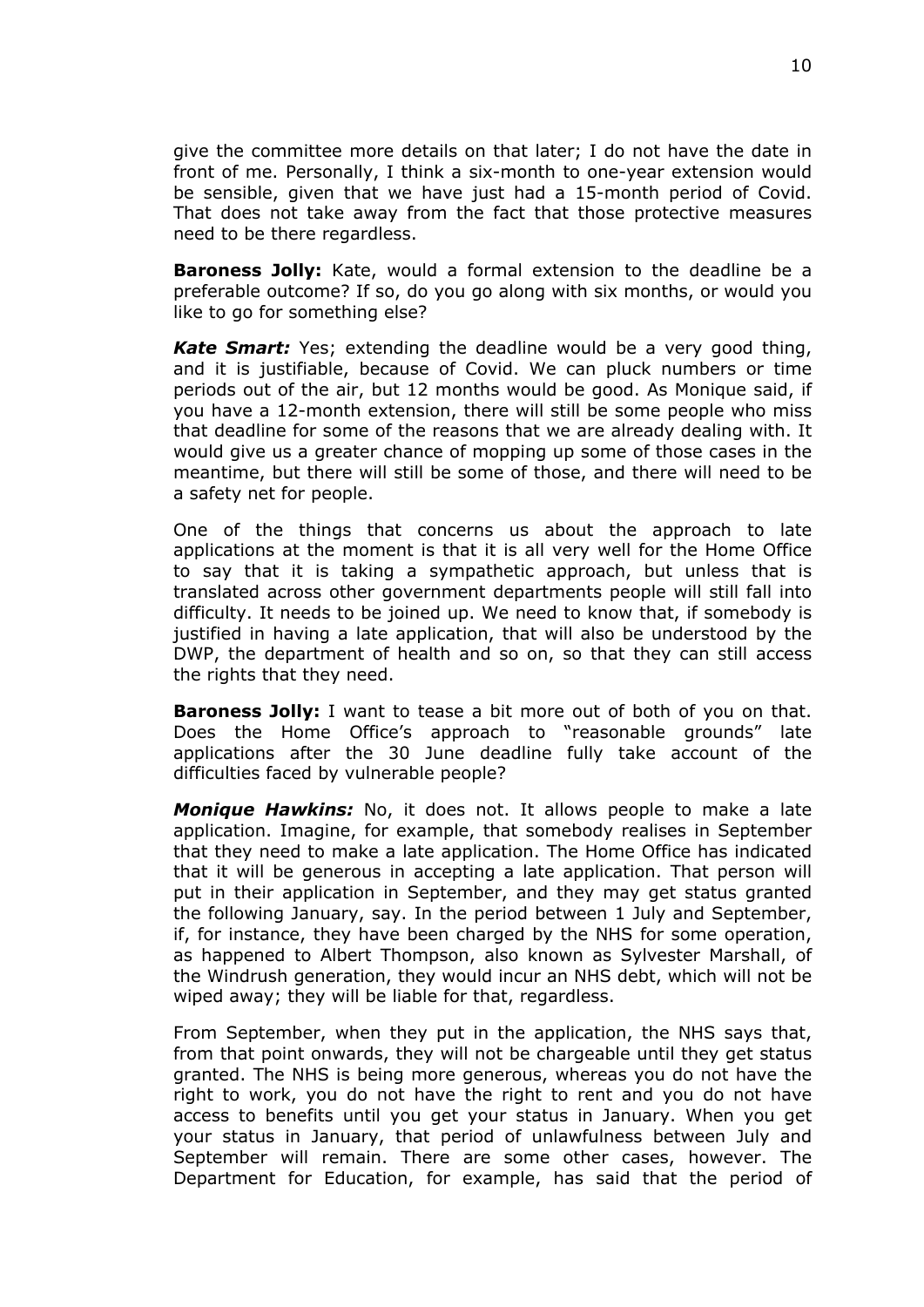unlawfulness should be disregarded when looking back to see whether students have been resident for three years. The Department for Education is taking account of it; the NHS is not. As I said, if there is something chargeable, it will stay.

There is a proposed change to nationality law with a statutory instrument that actually does some of that backdating. It says that a baby born after 1 July to parents who have not put in an application but it later turns out that they would have had settled status by 30 June is entitled to be British. There is a patchwork of protections, but, crucially, people do not have the right to rent, work or have benefits until their status is granted, and that can take a long time. There are people in the backlog at the moment who have been waiting for more than a year. There are about 6,000 people who have been waiting for over a year, and some people have been waiting for almost two years.

**Baroness Jolly:** Thank you. Kate, is there anything you would like to add?

*Kate Smart:* Just one point, which is that the guidance at the moment says that the authorities will look to be understanding for the time being or immediately after the deadline. It is unclear how long that might last. In some ways, it might play in our favour, in that you would hope that it would go on for some time, so perhaps it is a good thing that there is not a fixed date. Obviously, we would like that period to be extended for quite a while, because it might take some people quite a while to realise that they have missed something. You would hope that, if there is a good reason for it, they will be included in the scheme regardless.

**Baroness Jolly:** Thank you very much for making that somewhat clearer than it was before.

**The Chair:** Thank you. That was a very interesting part of the session. I note from the government website that the backlog number is about 305,000, and that applications were still coming in at the rate of 100,000 a month for the last couple of months. There is a very substantial number of people involved.

Q6 **Lord Hannay of Chiswick:** Thank you very much for your testimony so far, which has been very useful. Switching the subject a bit, how do you react to recent reports of EU nationals with job interviews being detained at the UK border? What is your view of Home Office letters being sent to those who do not need to apply for settled status? Do recent events raise real concerns about the treatment of EU citizens coming into the UK or who are in the UK? Is there any question in your mind of either the letter or the spirit of the Withdrawal Agreement or the TCA—the trade and cooperation agreement—being infringed?

*Fiona Costello:* Both of my colleagues on the call have done a lot of work around the granular detail of how EUSS will work at the border, so I will not go into too much detail about that.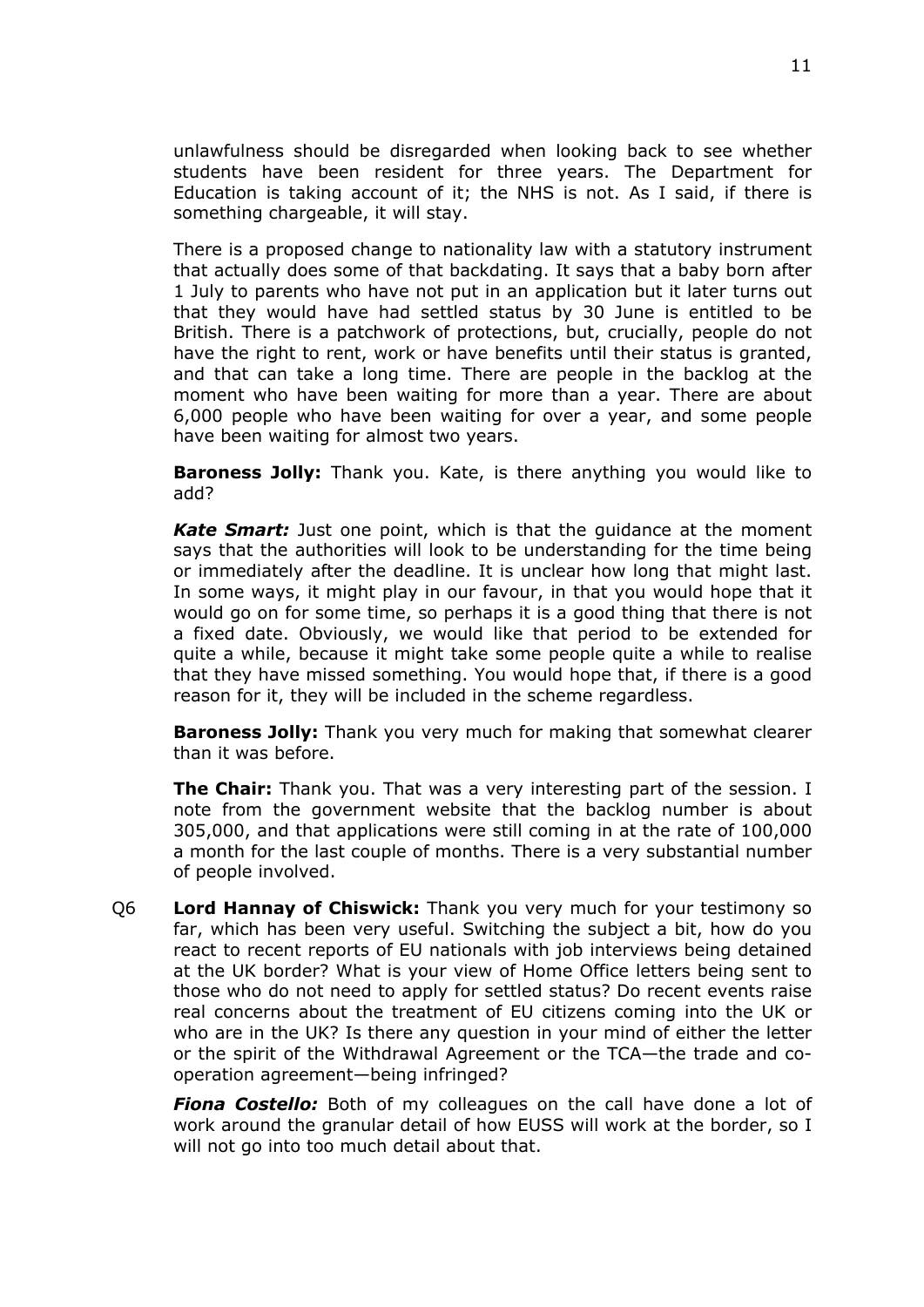I can briefly add something about research that we recently did on the treatment of EU citizens in the UK. Our research found that EU nationals are experiencing anxiety and stress because of Brexit and the EU Settlement Scheme. Many felt that they were becoming migrants in the UK, whereas previously they had been equal EU citizens living here under freedom of movement. Many spoke to us about the discrimination and hostility that they had experienced, and how it predated the referendum but was exacerbated by the referendum. That fits within the wider context of abuse experienced by many migrant communities living in the UK. There are concerns about the treatment of EU nationals, and many were raised with us by EU nationals in the research that we undertook.

*Monique Hawkins:* Regarding the detentions, it is important to realise that non-EU citizens have been treated like that for a very long time. We think that a lot of disproportionate stuff happens at the border. Often there is an option of bail rather than detention. Job interviews are allowed, in any case, so that was a misapplication of the rules.

There are other issues, too, that come back to the physical document point. One person was detained because his settled status was linked to a different document than the one he was travelling with, which can happen. You can apply for settled status on your ID document and then you can travel with your passport, or you link the settled status to a passport and then renew your passport. Even if you do the update, we have seen lots of very lengthy delays in the records being updated, so there is a mismatch.

You also asked about writing to everybody, including people who already had status or who, as British citizens, did not need to apply. We welcome the fact that the Government wrote to as many people as possible, but it would have been good if they could have sifted their databases a bit more carefully and if the content had been worded slightly differently.

I am Dutch, and my mother lives in the Netherlands. At one point, years ago, she lived in the UK with my father for a little while, so she receives a small pension. About a year ago, she received a letter from the DWP in the Netherlands telling her that she really must sort out her residence status in the Netherlands, otherwise she would lose her right to live there. She is only a Dutch national. That was a very similar thing to what has happened this month with writing to everybody. It just needed slightly better wording. We do not object to the principle of trying to write to everybody; if it means a few people knowing about it who otherwise would not know about it, we welcome that.

*Kate Smart:* I agree with Monique. While those letters were alarming and perhaps did not all go to the right people, it is better that letters went out than no letters at all.

On the point about detention, it is important to remember that we are in a situation where people have had some rights that they are now losing, and that we are in a transition, so there is going to be confusion. People will intend to comply with the rules but may fall foul of them. In those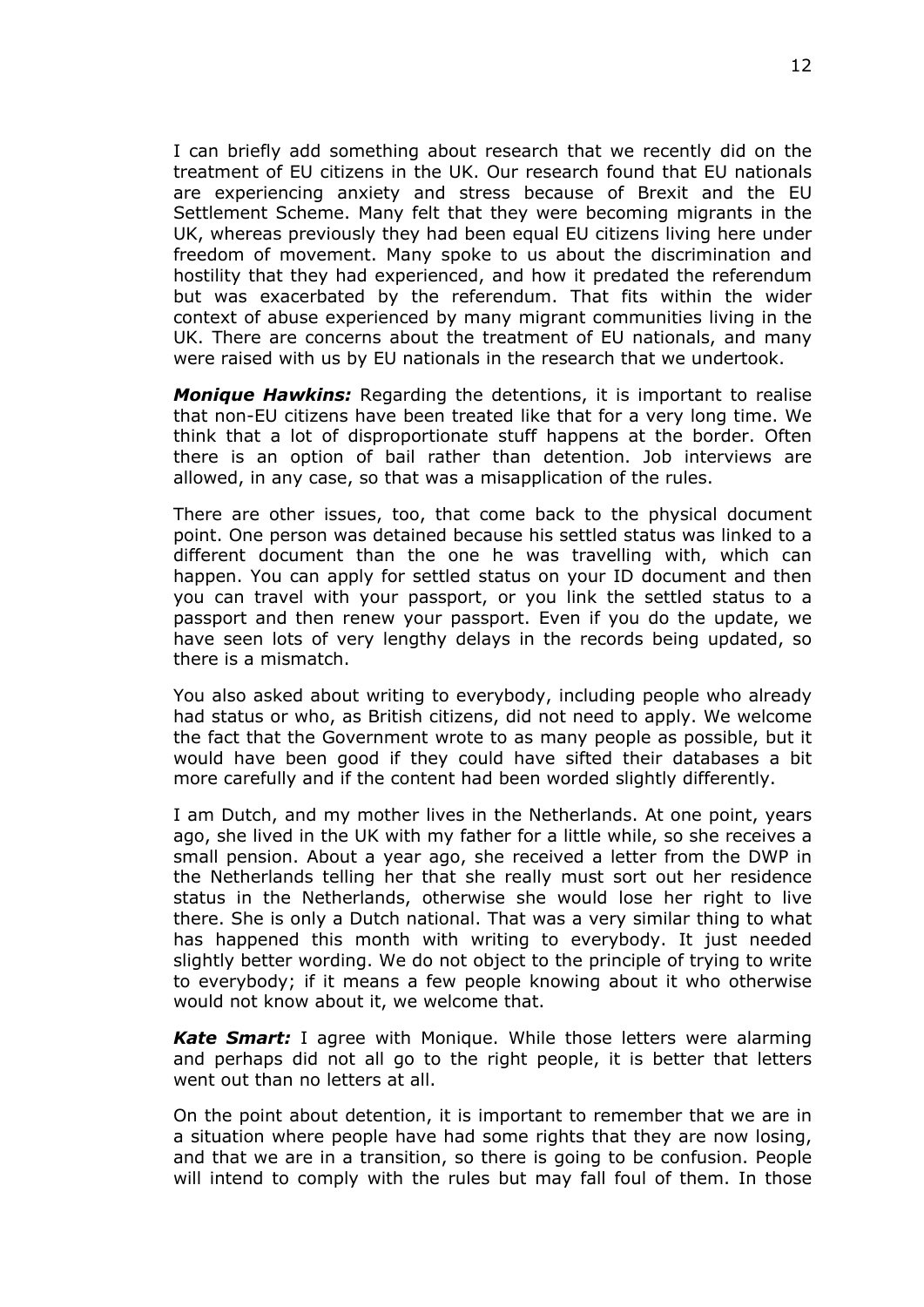situations, we would want them to be treated as we would want to be treated ourselves. There has to be as much sympathy for people as possible.

As Fiona was saying, it plays into a very high degree of upset among Europeans in the UK anyway. There are people who are very upset about what has happened to them and who feel that their lives have already been turned upside down. Every time something like this happens, it reinforces that feeling of insecurity and upset. For all sorts of reasons, that needs to be avoided if it can be.

**Lord Hannay of Chiswick:** I deduce from your three answers to that question that none of you thinks that there are actual infringements of the two agreements taking place, but that there is quite a lot to worry about. I think that some of the answers, at least, feed back into the issue of whether or not everyone's lives would be a lot easier if the Government were giving them at least the possibility to have a paper document with them.

I will now change completely and go over to something quite different, namely the Independent Monitoring Authority. How trusted and well known to EU citizens do you think the IMA is? Is there confidence that it will identify and investigate potential breaches of citizens' rights, and that it has the power to bring some remedies? What is the feeling about all of that?

*Kate Smart:* It is not necessarily well known among Europeans, bearing in mind that Europeans in the UK are a wide variety of people. Some are much more educated than others, and some have busier lives than others, so it is almost inevitable that it will not be very well known, like many similar bodies. People will probably go for immediate recourse to an advice agency or a voluntary sector agency, or indeed the Home Office, a local council or whatever, and those bodies will become intermediaries.

It is early days for the IMA, but, from what we see, it is making every effort to come across as accessible and transparent, and wanting to be an effective service. It is getting off to a good start.

*Monique Hawkins:* I agree with that. It is a bit early to say. A lot of people we hear from have not heard from it, but we are working with the IMA. We provided a report to it in February, which we will be updating in due course. It has taken on a large number of our issues, but, to date, we have not had a formal substantive update on what will happen to those issues.

The IMA has just issued a call for evidence, which I think was launched yesterday, and we are doing our best to disseminate that on our social media. It says not only that it acts on people reporting directly to it, but that it is intelligence led, by which I understand it means reports like ours. I hope that it will continue to accept our evidence, even if people do not complain directly. I think it has the powers, but it is a bit early to say whether it will use them.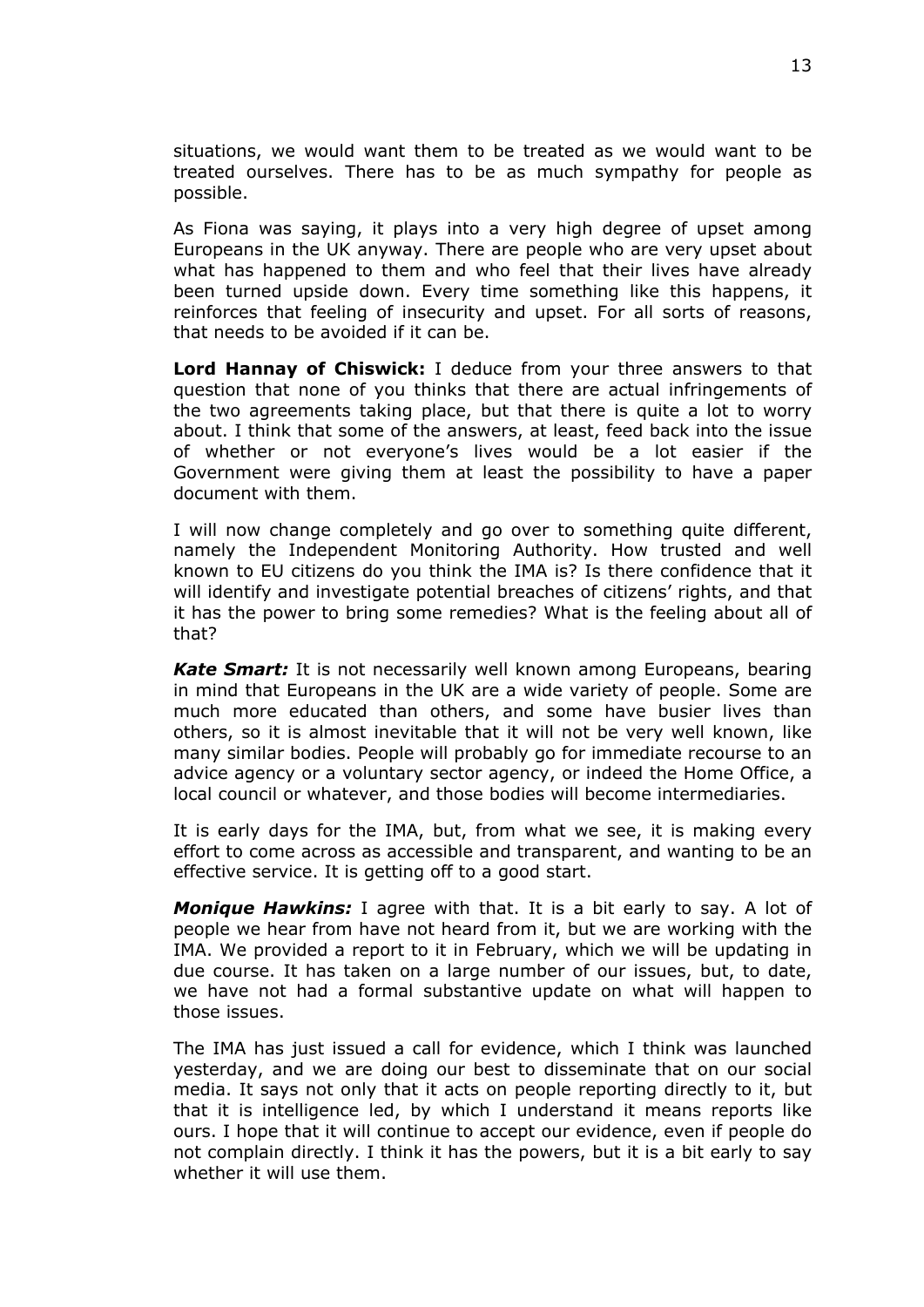*Fiona Costello:* I can only agree with what has been said so far. It is very early days, but progress seems very positive.

I have been thinking about the clients we work with in Norfolk and Suffolk, for example, who have very limited English language skills. I would look at how the IMA plans to reach out to the more vulnerable in communities. If your barriers are digital skills or English language skills, submitting a complaint through a website or by phoning somebody—that self-advocating role—is difficult. I would encourage the authority to look at how it reaches those groups in communities.

**Lord Hannay of Chiswick:** Thank you. I should say that I attended the IMA—

**The Chair:** Lord Hannay, I am afraid that we need to move on. We still have some questions, and our time is getting away from us.

Q7 **Baroness Couttie:** Good afternoon. I will direct my question to Monique and Fiona. The Settlement Scheme allows for two different types of status: pre-settled and settled. I understand that there can be some difficulties in switching from one status to the other, particularly if someone has applied incorrectly for pre-settled status when they were actually eligible for settled status. Is that an area of concern? If it is, how do you suggest the Government address it?

*Monique Hawkins:* We are concerned about that, for several reasons. The reason why some people have pre-settled status rather than settled status, even if they have been here for five years, is their struggle to evidence being here. There are people who have been here but who would struggle to get an evidence base—for example, if they have been working cash in hand, or if they are a victim of domestic abuse. Countless people would potentially struggle to come up with the evidence.

The second problem is that, if you have pre-settled status, you need to remember to make a brand-new application. If you let it lapse after the five-year expiry, you lose all your rights, and everything we said before about the protection of that interim status before you then manage to go on and get settled status. There should be protection.

There is a particular issue with absences. A lot of people receive presettled status and they read that they are allowed to be out of the country for two years before their pre-settled status becomes invalid. What they do not realise—it is mentioned in the letter, but in much more complex language—is that, if they are away for more than six months in any 12-month period, according to a rolling calculation, which is difficult to calculate, they break what is known as their continuous residence. That means that they have shot themselves in the foot and cannot ever get settled status. Many people do not realise that.

It is reckoned that, with Covid, there have been a lot of absences that were much longer than planned, with a lot of absences longer than 12 months. I know that the Government have just withdrawn their Covid absence guidance, and they are going to issue new guidance on 31 May,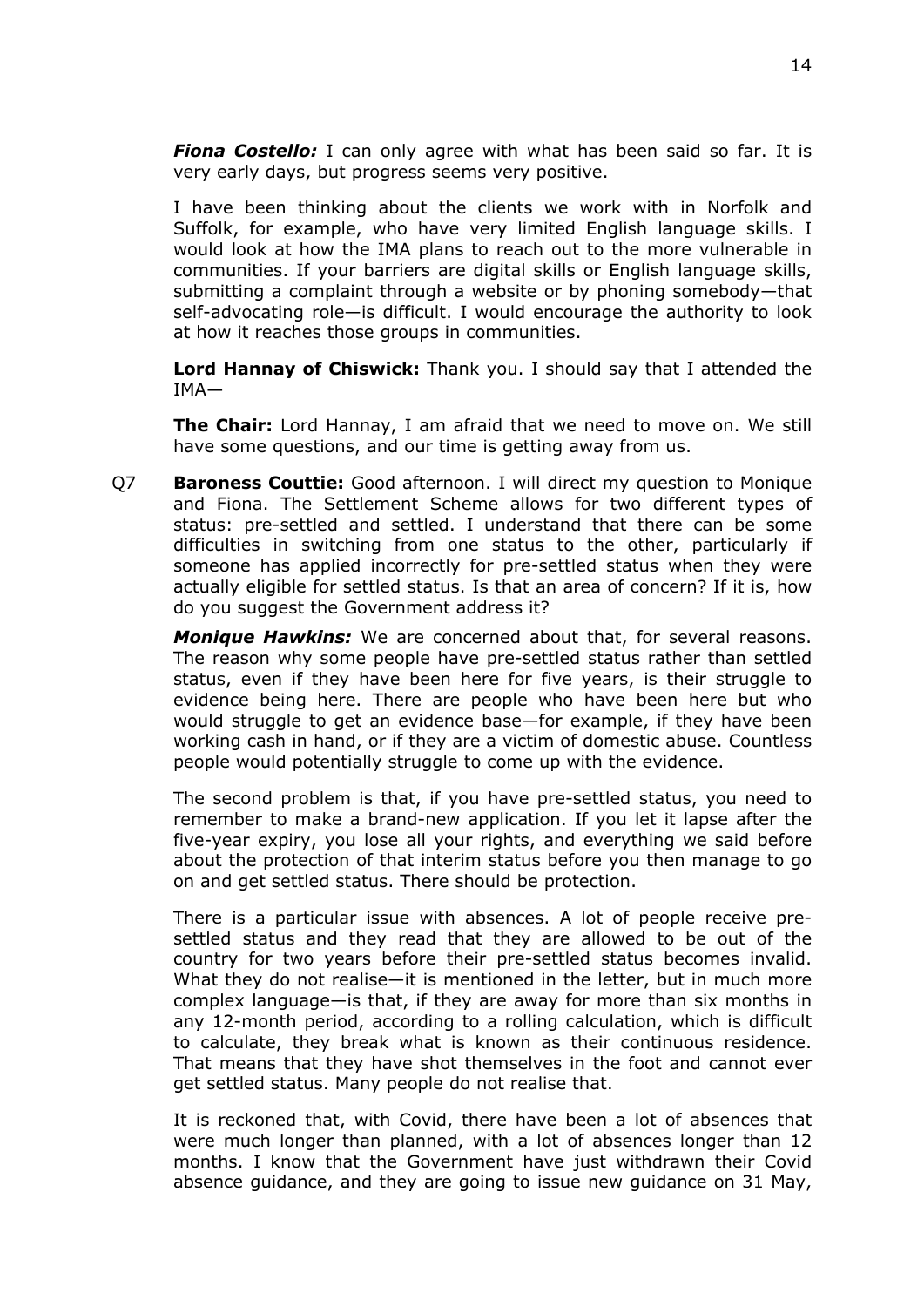which we really hope will be unprecedentedly generous, because the absence situation has been unprecedented.

*Fiona Costello:* From speaking to people in communities, I think there is some confusion around when, if they have pre-settled status, they need to make another application. Is it five years from when they entered the country, or five years from when they received their status? We are getting reports of a bit of confusion among status holders around that. Equally, there are those who might think it is an automatic upgrade, when it is in fact a new application. You are not upgrading; you are making another application and you need to reach the same kinds of eligibility requirements for settled status.

Looking at some of the figures, we see that those who are receiving EU pre-settled status are those who are also likely to be more vulnerable. For example, one in six looked-after children and care leavers have received pre-settled status, so they will need to make another application in the fullness of time. More than 60% of non-EU family members of EU nationals have received pre-settled status. Newer communities in the UK, such as the Romanian and Bulgarian communities, have a rate of about 60% pre-settled status, compared with Polish communities, who are more settled here and have been in the UK for longer; only about 18% of that group have pre-settled status. Some of the more vulnerable groups may struggle, in the fullness of time, to submit another application.

**Baroness Couttie:** It seems to me that a lot of this is about communication. Do you think that this is because, in the communications that the Government are putting out, it is not clear enough or expressed simply enough, or do you think they are using the wrong channels of communication? Is there some better way the Government could be doing this?

*Fiona Costello:* Certainly, especially with the next deadline, if you have EU pre-settled status, it will be easier in theory to put out a communication at the moment around one deadline of 30 June, but for the next one, the deadlines will be personal deadlines for different people.

The guidance says that the Government will send out a reminder to people, but that kind of hinges on people being able to update their contact details. If they have changed their email address or phone number, they will not receive that reminder. Equally, it is about ensuring that the Home Office is working from the most up-to-date database, not from original application contact details but from later ones.

I would say this, because I work in communities in a charity, but, for me, using the networks that are already there to communicate with groups people who have the trust of communities and can get the message out, which they have done through their grant-funded organisations and other organisations that are not grant funded—is key to getting multilingual messages out there about the deadline.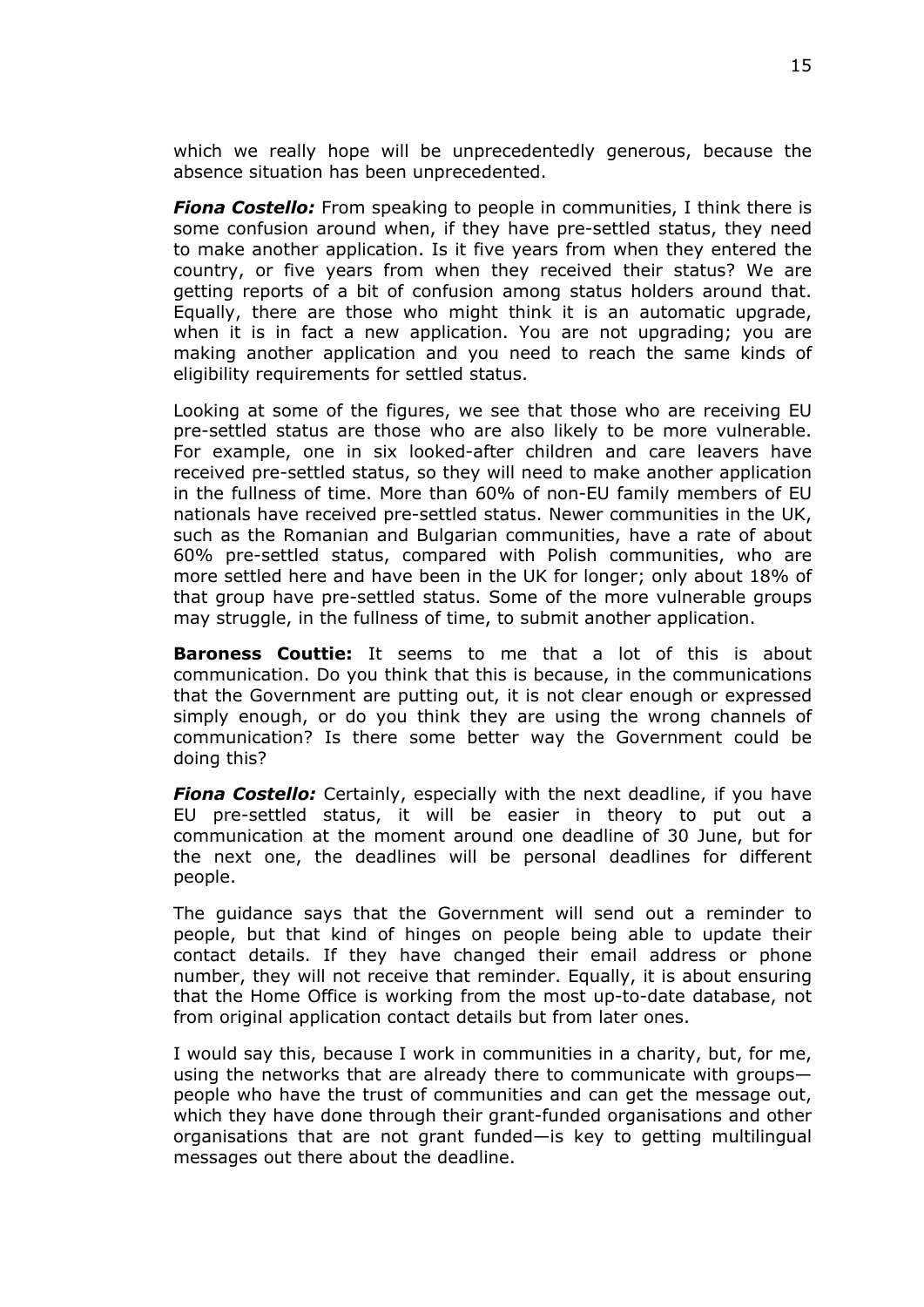**Baroness Couttie:** Do you have anything to add, Monique?

*Monique Hawkins:* No, thank you.

**Baroness Couttie:** Thank you both very much.

**The Chair:** We now come to our last question in normal time.

Q8 **Lord Foulkes of Cumnock:** This has been a really fascinating session. You started off being very upbeat about the majority. Then, as we have gone into the details of those who are facing problems, we have realised that there is a huge range of problems, and you have been really helpful in identifying them.

I now ask you to identify what steps you would recommend the Government should take arising from your experience and your representations. I have noted physical documents, which seems to be a very important one; extending the deadline, which is another one I have picked up; and, thirdly, helplines and a resolution centre. Am I right in those three? Which ones would you add?

*Kate Smart:* Yes, absolutely. Perhaps I could be cheeky and add to the last question that was asked. On that last point, given that people will be trying to transition and reapply from pre-settled to settled status for years to come on an individual basis within their own deadlines, some sort of helpline and resolution recourse will be needed for years to come.

Everything needs to be simpler. I know that the Government have tried to make a simple system, but the evidence is that it could be still simpler. There are lots of things that I could say, but I will add just one more thing. It is about informing the wider public and ensuring that, as far as possible, there are safety nets within the wider public and within the wider set of government authorities, local authorities and so on, so that when people struggle, they have a safety net.

*Fiona Costello:* I agree with everything on the list so far. The only thing I would add is looking at where support is available for people who need to make late applications; there are significant advice deserts throughout the UK. Immigration advice is no exception. It is looking at where help and support is available, and at the geographical spread of that support, so that people can access it.

*Monique Hawkins:* I would add the legislative changes that I think should be made, which can be made by secondary legislation, to grant people rights from the point of application, rather than from grant of status—which, incidentally, Article 18.3 of the Withdrawal Agreement mandates—and, once they are granted a late status, to be retrospectively deemed lawful all the way from 1 July.

I also think that positive duties should be put into legislation to refer people to the Settlement Scheme so that, when local authorities and the NHS encounter people they think might be eligible for settled status, there should be a positive duty on them to signpost them to the scheme.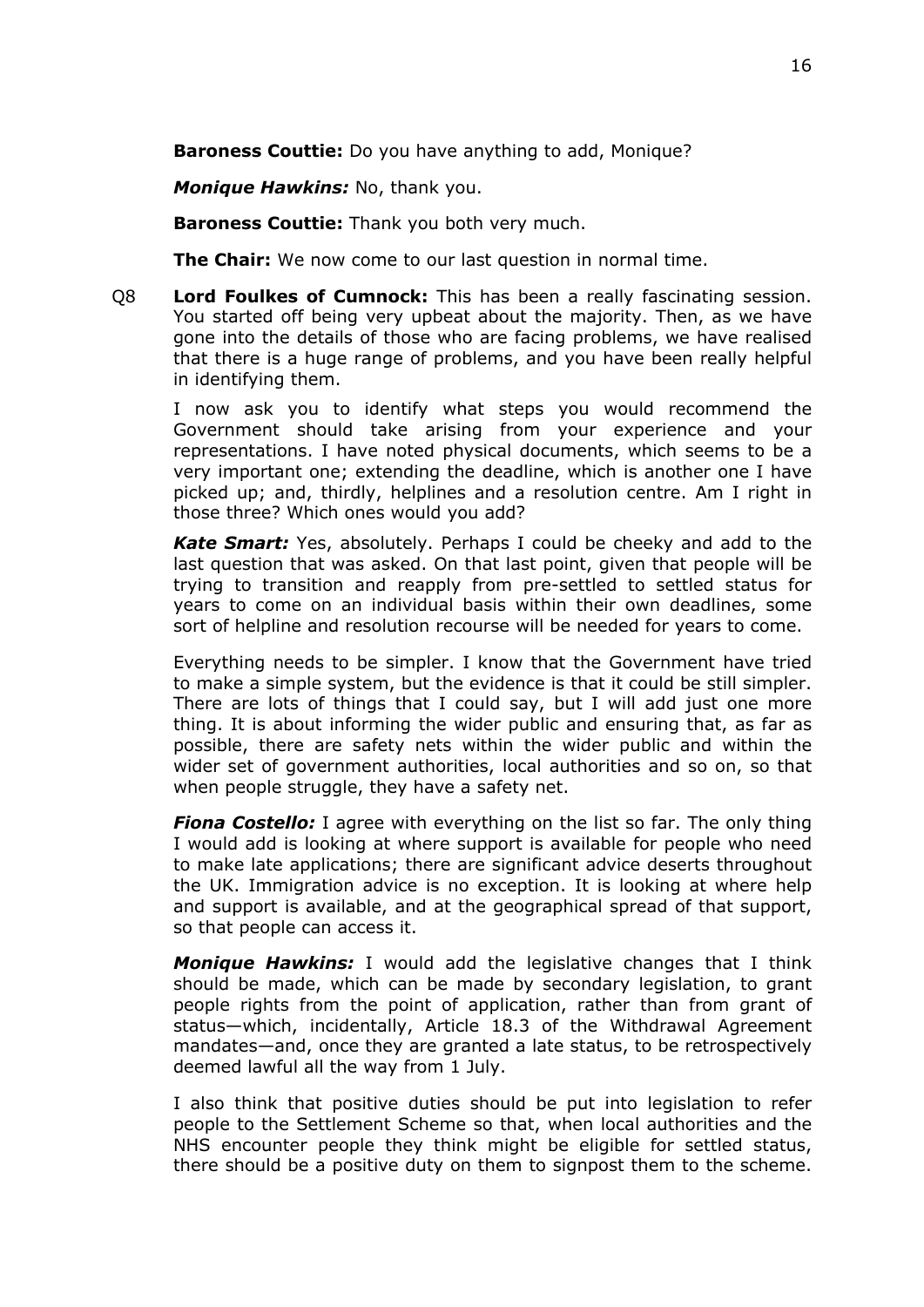There is also the thing about the absence guidance. It is about adding that legislative package to provide a safety net.

**Lord Foulkes of Cumnock:** Thank you very much. I was born in England and I live in Scotland. Heaven forbid that Scotland became independent, because I would have an interesting time trying to get my settled status, I suppose, in the same sort of way. Which organisation could get me some bumper stickers saying, "Don't blame me. I voted remain", in as many languages as possible?

**The Chair:** Thank you very much indeed. We have a supplemental question from Lord Purvis.

**Lord Purvis of Tweed:** I can tell Lord Foulkes that I was born in Berwick, and we have never had settled status, ever, on the border between England and Scotland.

Lord Chair, I would like, if I may, to ask Monique a follow-up question to Baroness Jolly's question. Monique said, very interestingly, that the legal ability to work and rent will be in question for those who are late applicants. There may be an issue, I am guessing, with that backlog of over 300,000.

My question relates to the legal duties on employers and landlords to check the status of their employees, potential employees or potential tenants. Businesses can be fined up to £20,000 if they do not check on employees. Am I right in thinking that they will have to carry out their check, and that even if there is some form of kind generosity on behalf of the Home Office to look favourably on an application, the employers, landlords or prospective employers will still have the legal duty to check, and that they will therefore not be able to employ them on that basis? If I am right about that, could the extra list of discretionary elements be on the requirements for employers and landlords when it comes to those who have applied?

*Monique Hawkins:* Yes, if I have understood you correctly. People who make a late application do not have the right to work or the right to rent in law; they simply do not have it. For anybody who got a job in the grace period, between now and 30 June, employers and landlords were told they did not have to check, that an EU passport or identity card was sufficient proof, and that they are not required to make a retrospective check after 1 July. If they employed somebody in March and just looked at their EU passport, the employer does not have to check them again after 1 July. That raises a question if they check after July and find out that the person does not have status. A lot of employers are worried about that and have been asking questions, seeking more clarity. It is an outstanding issue.

**The Chair:** Thank you very much indeed. I am afraid our hour is up.

I have one request of you, Monique. Right at the start, when you were setting the scene in response to the first question, you pointed out that,